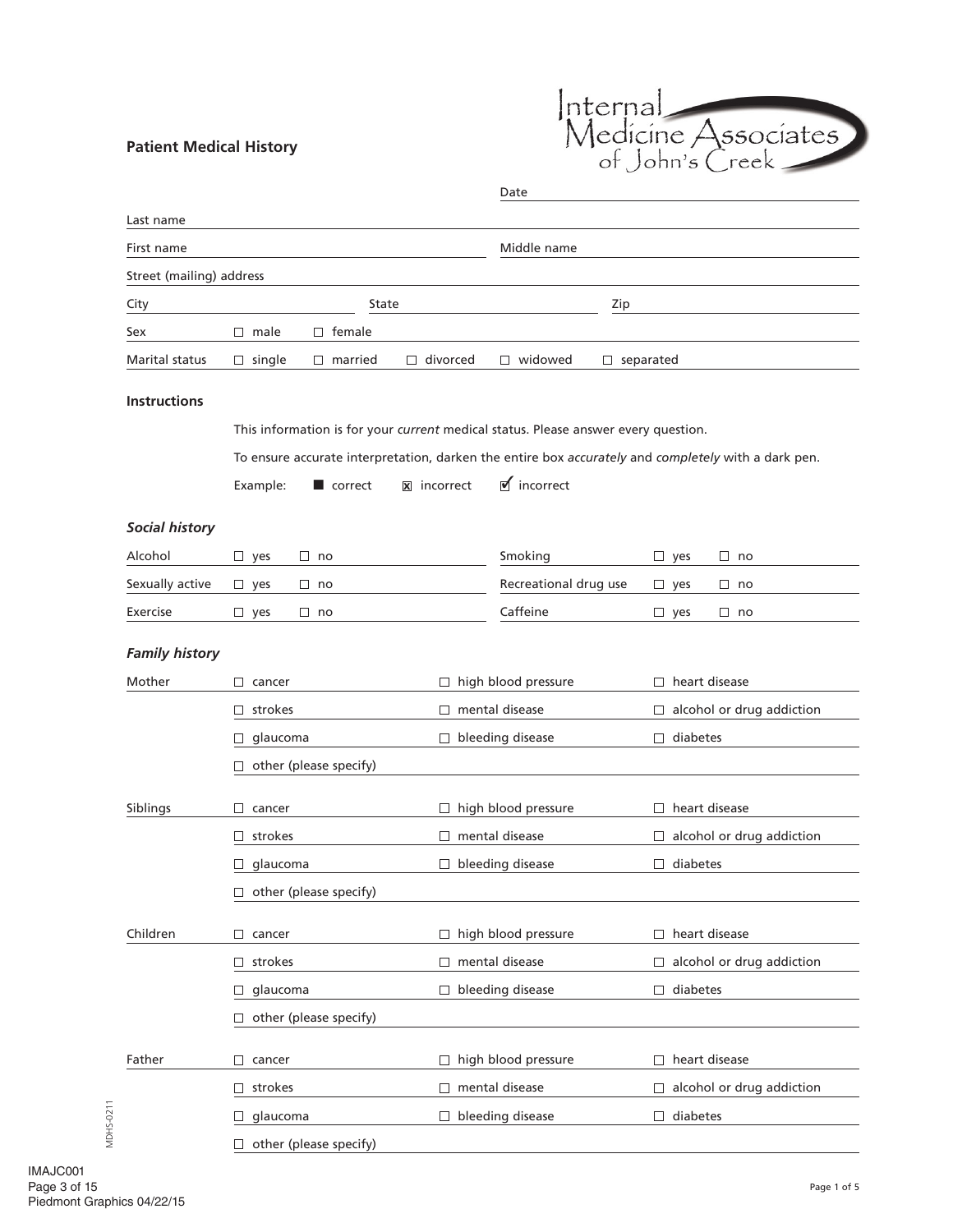# **Current symptoms/complaints**

#### *Constitutional*

| Weight gain            | $\square$ yes | □<br>no      | Loss of appetite           | □<br>yes      | $\Box$ no |
|------------------------|---------------|--------------|----------------------------|---------------|-----------|
| Fever                  | $\Box$ yes    | $\Box$<br>no | Weakness                   | □<br>yes      | $\Box$ no |
| <b>Breast feeding</b>  | $\Box$ yes    | $\Box$<br>no | Weight loss                | $\Box$<br>yes | $\Box$ no |
| Fatigue                | $\Box$ yes    | $\Box$<br>no | Reduced appetite           | □<br>yes      | $\Box$ no |
| <b>HEENT (ENT)</b>     |               |              |                            |               |           |
| Cold                   | $\Box$ yes    | $\Box$<br>no | Cough                      | □<br>yes      | $\Box$ no |
| Epistaxis (nose bleed) | $\Box$ yes    | $\Box$<br>no | <b>Hearing loss</b>        | □<br>yes      | $\Box$ no |
| Change in voice        | $\Box$ yes    | $\Box$<br>no | Sore throat                | □<br>yes      | $\Box$ no |
| Ringing in ears        | $\Box$ yes    | $\Box$<br>no | Sinus pain                 | $\Box$<br>yes | $\Box$ no |
| Ear fullness           | $\Box$ yes    | $\Box$<br>no | Itchy eyes                 | □<br>yes      | $\Box$ no |
| Runny nose             | $\Box$ yes    | $\Box$<br>no | Scratchy throat            | □<br>yes      | $\Box$ no |
| Sinus congestion       | $\Box$ yes    | $\Box$ no    |                            |               |           |
| Respiratory            |               |              |                            |               |           |
| Shortness of breath    | $\Box$ yes    | $\Box$<br>no | Chest pain                 | $\Box$<br>yes | $\Box$ no |
| Chest congestion       | $\Box$ yes    | $\Box$ no    | Cough                      | $\Box$ yes    | $\Box$ no |
|                        |               |              |                            |               |           |
| Cardiology             |               |              |                            |               |           |
| <b>Dizziness</b>       | $\Box$ yes    | $\Box$<br>no | Chest pain                 | □<br>yes      | $\Box$ no |
| Palpitations           | $\Box$ yes    | $\Box$<br>no | Leg edema                  | $\Box$<br>yes | $\Box$ no |
| Shortness of breath    | $\Box$ yes    | $\Box$<br>no | Varicose veins             | □<br>yes      | $\Box$ no |
| Gastroenterology       |               |              |                            |               |           |
| Blood in stool         | $\Box$ yes    | $\Box$<br>no | Diarrhea                   | □<br>yes      | $\Box$ no |
| Vomiting               | $\Box$ yes    | $\Box$<br>no | Constipation               | $\Box$<br>yes | $\Box$ no |
| Nausea                 | $\Box$ yes    | $\Box$ no    | Trouble swallowing         | $\Box$ yes    | $\Box$ no |
| Abdominal pain         | $\Box$ yes    | $\Box$<br>no | Heartburn                  | □<br>yes      | $\Box$ no |
| Hemorrhoids            | $\Box$ yes    | $\Box$ no    |                            |               |           |
| Female reproductive    |               |              |                            |               |           |
| Hot flashes            | $\Box$ yes    | $\Box$ no    | Abnormal vaginal discharge | □<br>yes      | $\Box$ no |
| Heavy periods          | $\Box$ yes    | $\Box$<br>no | Painful intercourse        | □<br>yes      | $\Box$ no |
| Sexually active        | $\Box$ yes    | $\Box$<br>no | Painful periods            | $\Box$<br>yes | $\Box$ no |
| Infertility            | $\Box$ yes    | $\Box$<br>no | Frequent yeast infections  | □<br>yes      | $\Box$ no |
| Pelvic pain            | $\Box$ yes    | $\Box$ no    | Breast pain                | $\Box$ yes    | $\Box$ no |
| Nipple discharge       | $\Box$ yes    | $\Box$<br>no | Birth control              | □<br>yes      | $\Box$ no |
| Menopause              | $\Box$ yes    | $\Box$ no    |                            |               |           |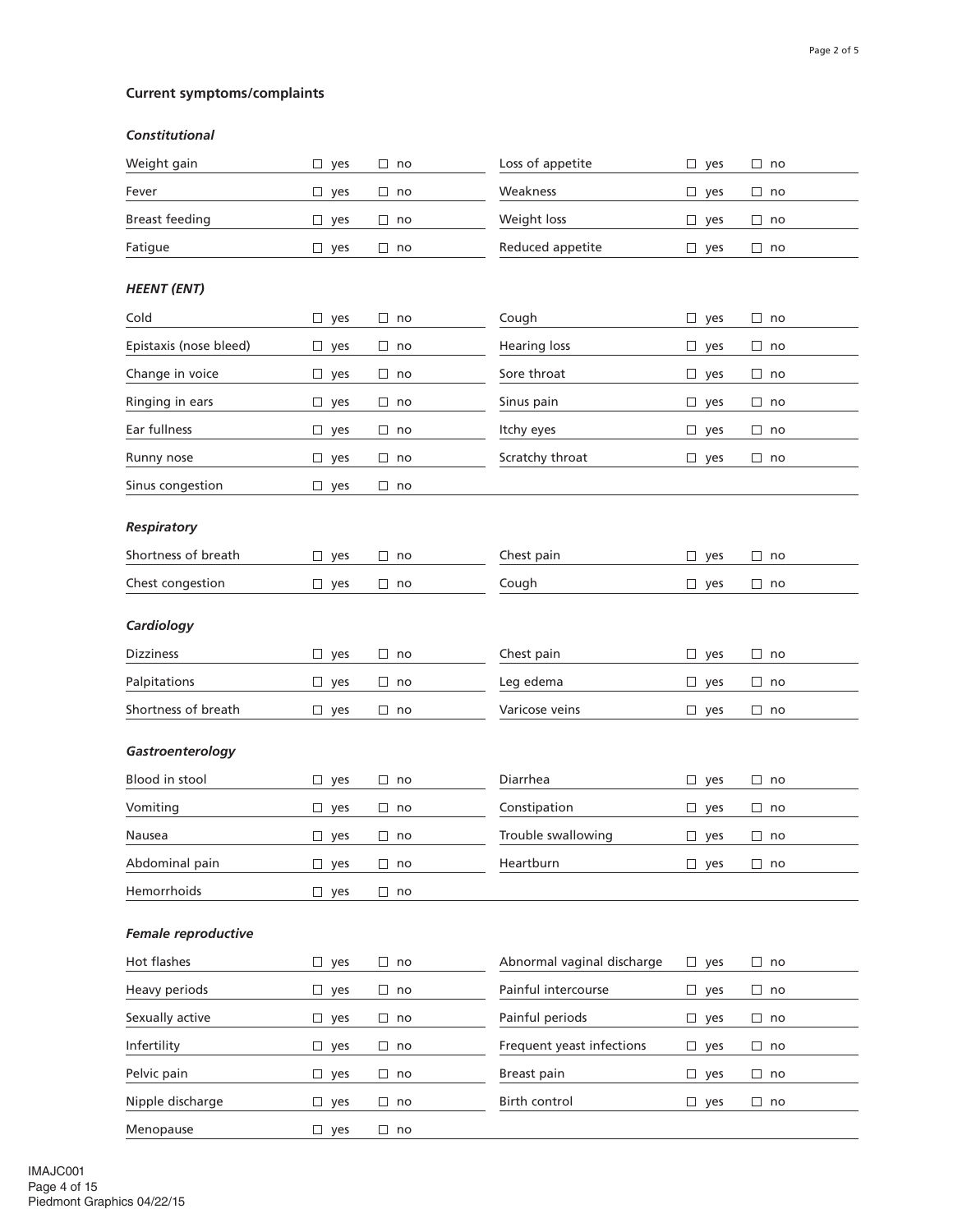#### *Male reproductive*

| Difficulty with erection | yes<br>$\Box$ | $\Box$ no | Diminished sexual drive              | $\Box$ yes    | $\Box$<br>no |
|--------------------------|---------------|-----------|--------------------------------------|---------------|--------------|
| Penile discharge         | $\Box$ yes    | $\Box$ no | Contraception                        | $\Box$ yes    | $\Box$ no    |
| <b>Musculoskeletal</b>   |               |           |                                      |               |              |
| Joint stiffness          | $\Box$ yes    | $\Box$ no | Leg cramps                           | $\Box$ yes    | $\Box$ no    |
| Joint pain               | $\Box$ yes    | $\Box$ no | Joint swelling                       | $\Box$ yes    | $\Box$ no    |
| Sciatica                 | $\Box$ yes    | $\Box$ no | Osteoporosis treatment               | $\Box$ yes    | $\Box$ no    |
| Fracture                 | $\Box$ yes    | $\Box$ no | Carpal tunnel                        | $\Box$ yes    | $\Box$ no    |
|                          |               |           |                                      |               |              |
| Hematology/lymph         |               |           |                                      |               |              |
| Swollen glands           | $\Box$ yes    | $\Box$ no | Fatigue                              | $\Box$ yes    | $\Box$ no    |
| Loss of appetite         | $\Box$ yes    | $\Box$ no | Varicose veins                       | $\square$ yes | $\Box$ no    |
| Easy bruising            | $\Box$ yes    | $\Box$ no |                                      |               |              |
| Dermatology              |               |           |                                      |               |              |
| Rash                     | $\Box$ yes    | $\Box$ no | Mole                                 | $\Box$ yes    | $\Box$ no    |
| Lumps                    | $\Box$ yes    | $\Box$ no | Dry or sensitive skin                | $\Box$ yes    | $\Box$ no    |
| Hives                    | $\Box$ yes    | $\Box$ no | Acne                                 | $\Box$ yes    | $\Box$ no    |
| Skin cancer              | $\Box$ yes    | $\Box$ no |                                      |               |              |
| <b>Neurology</b>         |               |           |                                      |               |              |
| Headache                 | $\Box$ yes    | $\Box$ no | Tingling numbness                    | $\square$ yes | $\Box$ no    |
| Seizures                 | $\Box$ yes    | $\Box$ no | Insomnia                             | $\Box$ yes    | $\Box$ no    |
| Memory loss              | $\Box$ yes    | $\Box$ no | <b>Dizziness</b>                     | $\Box$ yes    | $\Box$ no    |
| Gait abnormality         | $\Box$ yes    | $\Box$ no |                                      |               |              |
|                          |               |           |                                      |               |              |
| Psychology               |               |           |                                      |               |              |
| Depression               | $\Box$ yes    | $\Box$ no | High stress level                    | $\Box$ yes    | no<br>⊔      |
| Sleep disturbances       | $\Box$ yes    | $\Box$ no | Suicidal ideation                    | $\Box$ yes    | $\Box$ no    |
| Eating disorder          | $\Box$ yes    | $\Box$ no | Mental or physical abuse             | $\square$ yes | $\Box$ no    |
| Anxiety                  | $\Box$ yes    | $\Box$ no |                                      |               |              |
|                          |               |           |                                      |               |              |
| Opthalmology             |               |           |                                      |               |              |
| Diminished vision        | $\Box$ yes    | $\Box$ no | Eye irritation                       | $\Box$ yes    | $\Box$ no    |
| Drainage from eyes       | $\Box$ yes    | $\Box$ no | <b>Blurring of vision</b>            | $\Box$ yes    | $\Box$ no    |
| Seasonal eye symptoms    | $\Box$ yes    | $\Box$ no | Loss of vision                       | $\Box$ yes    | $\Box$ no    |
| <b>Urology</b>           |               |           |                                      |               |              |
| Difficulty urinating     | $\Box$ yes    | $\Box$ no | Blood in urine                       | $\Box$ yes    | $\Box$ no    |
| Frequent urination       | $\Box$ yes    | $\Box$ no | Urinary incontinence (leakage) □ yes |               | $\Box$ no    |
| Recurrent UTI            | $\Box$ yes    | $\Box$ no | Nighttime urination                  | $\square$ yes | $\Box$ no    |
| Impotence                | $\Box$ yes    | $\Box$ no |                                      |               |              |

IMAJC001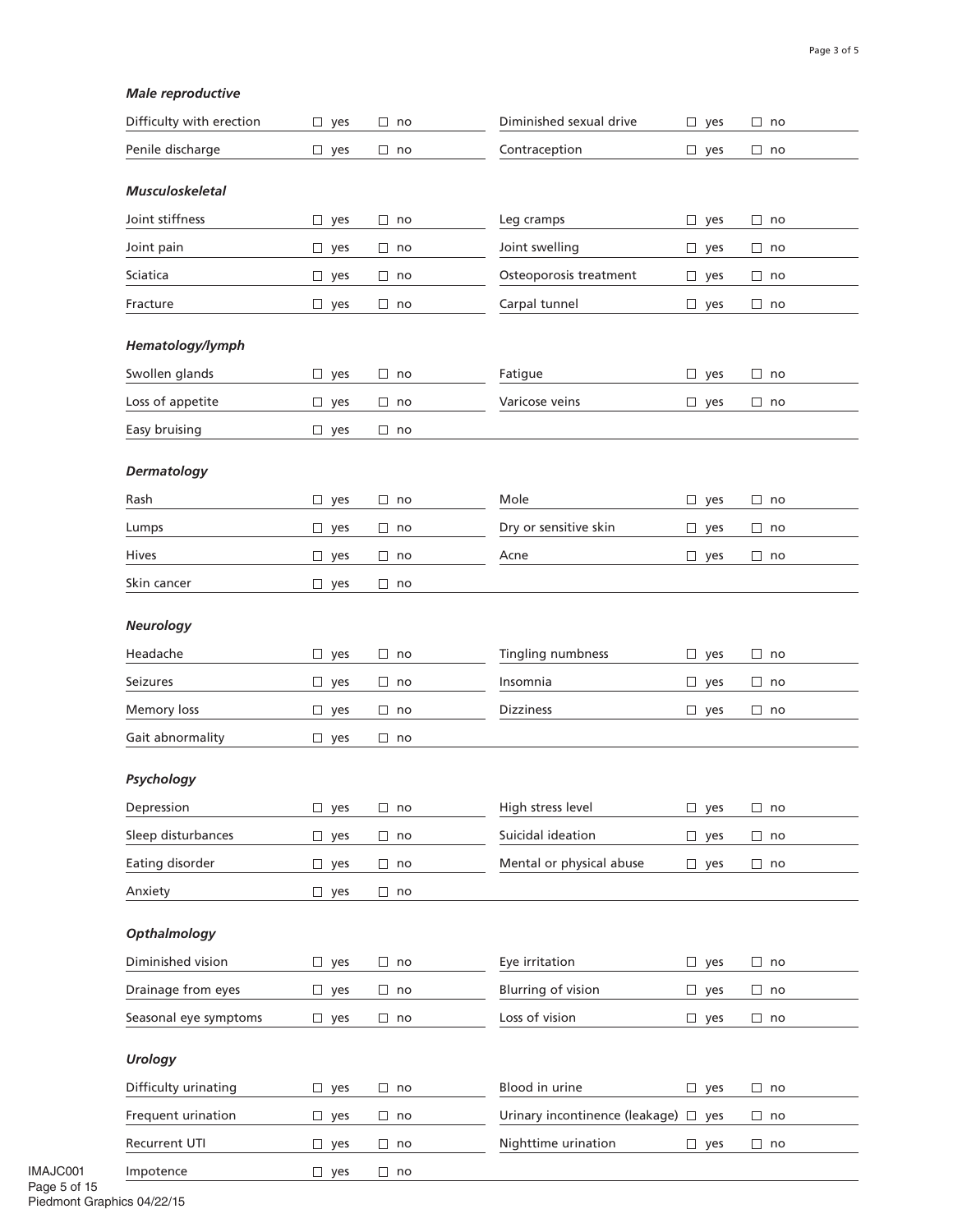#### *Endocrinology*

| Fatigue             | ves | no        | Thirst           | ves                   | $\Box$ no |
|---------------------|-----|-----------|------------------|-----------------------|-----------|
| Excessive urination | ves | $\Box$ no | Weight loss      | ves                   | $\Box$ no |
| Sleep disturbance   | ves | $\Box$ no | Cold intolerance | ves<br>$\blacksquare$ | $\Box$ no |
| Heat intolerance    | ves | l no      | <b>Diabetes</b>  | ves                   | $\Box$ no |

#### **Allergies**

Do you have allergies to any medications, x-ray dyes or other substances?  $\Box$  yes  $\Box$  no

If "yes," list names of substances and type of reactions.

| Substance | Reaction |
|-----------|----------|
|           |          |
|           |          |
|           |          |
|           |          |
|           |          |

#### **Current Medications**

List any and all medications, including prescription, over-the-counter products, vitamins and herbs, etc.

| <b>Medication</b>                                     | Dose | <b>Medication</b> | Dose |
|-------------------------------------------------------|------|-------------------|------|
|                                                       |      |                   |      |
|                                                       |      |                   |      |
|                                                       |      |                   |      |
|                                                       |      |                   |      |
|                                                       |      |                   |      |
|                                                       |      |                   |      |
|                                                       |      |                   |      |
| Please list the following and the dates of occurrence |      |                   |      |
| <b>Operations</b>                                     |      |                   |      |
| Procedure                                             |      |                   | Date |
|                                                       |      |                   |      |
|                                                       |      |                   |      |
|                                                       |      |                   |      |
|                                                       |      |                   |      |
|                                                       |      |                   |      |
| Hospitalizations other than surgery                   |      |                   |      |
| <b>Cause of hospitalization</b>                       |      |                   | Date |
|                                                       |      |                   |      |
|                                                       |      |                   |      |